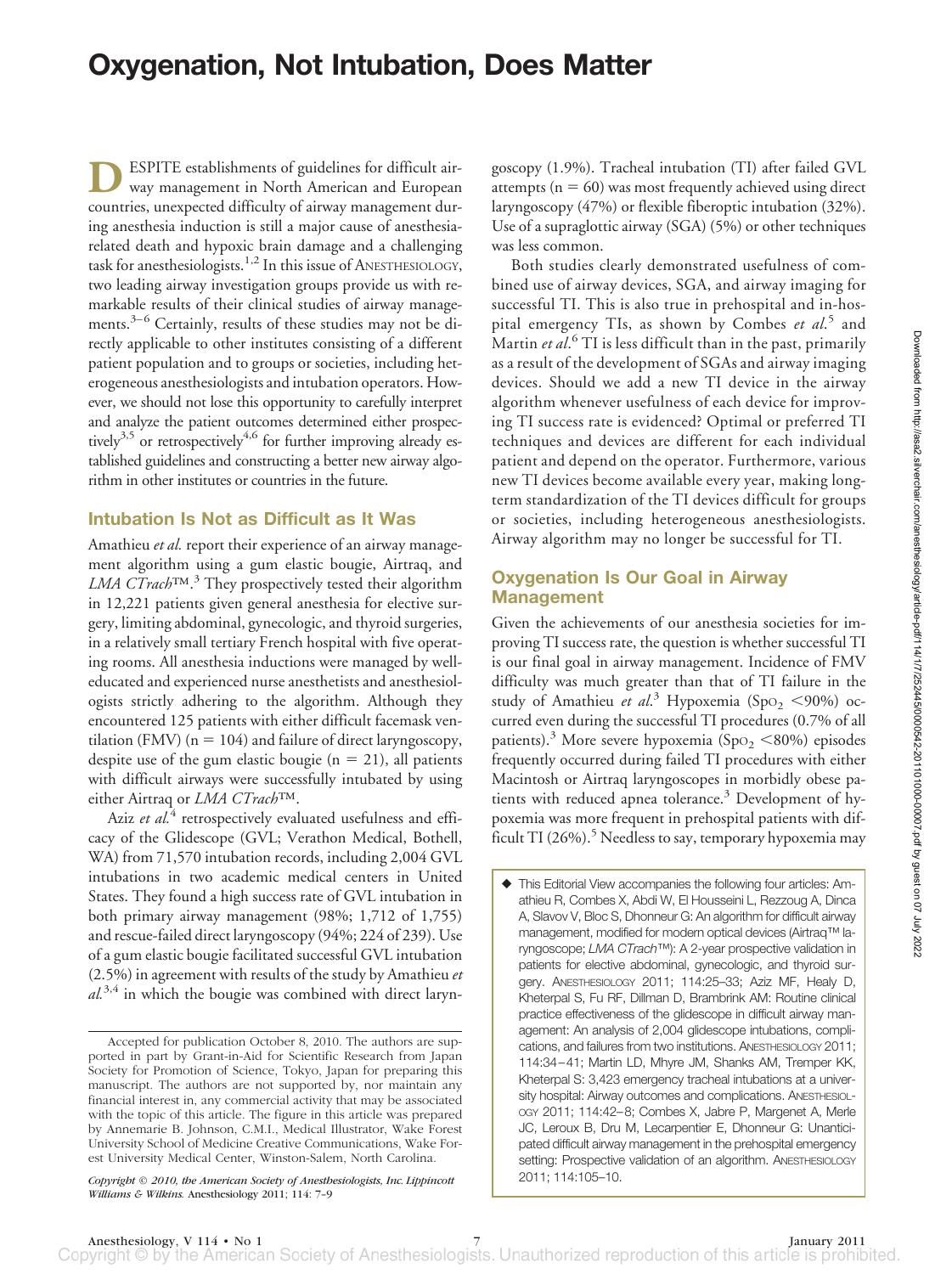not influence patient outcomes. However, depending on the skill level of the operators and availability of alternative TI devices, some of these hypoxemic events could be prolonged, possibly leading to more severe hypoxemia and brain damage in other institutes. If hypoxemia during TI is avoidable by modifying and improving the airway management strategy, safety of airway management and outcomes of resuscitation would be significantly improved. Accordingly, maintenance of oxygenation or rapid recovery from hypoxemia, we believe, is our final goal of airway management during induction of anesthesia and resuscitation. It is time to change our concept of difficult airway and the fundamental strategy of safe airway management.

#### **Role of Airway Algorithm**

Failure of TI does not directly lead to adverse outcomes, such as death or brain injury as a result of oxygenation failure, as long as FMV is adequate. Furthermore, approximately one third of difficult FMV is accompanied by difficult or impossible TI.<sup>7</sup> Accordingly, difficult or impossible FMV is a more critical condition to be avoided and resolved in anesthetized patients than TI failure. The difficult airway algorithm of the American Society of Anesthesiologists for patients during general anesthesia induction begins with unsuccessful initial TI attempts.<sup>2</sup> The algorithm aims to solve the TI problems and to prevent adverse outcomes. This strategy significantly differs from that of the airway algorithm used in the study by Amathieu *et al*. The investigators principally focus on predicted or encountered FMV difficulty for deciding intubation techniques. Succinylcholine was given for patients with grade III and IV FMV difficulty to reduce the duration of inadequate ventilation, and *LMA CTrach*™ was inserted as an initial airway device for patients with grade IV FMV difficulty (fig. 1). Although usefulness of their airway algorithm was validated by successful TI in all anesthetized patients without adverse outcomes, they were unable to prevent development of hypoxemia during TI attempts  $(0.8\%)$ .<sup>3</sup> We have not yet succeeded in developing an airway algorithm for always maintaining oxygen-

|                                | <b>Initial Airway Device for TI</b> |                                     |
|--------------------------------|-------------------------------------|-------------------------------------|
|                                | Amathieu's<br><b>Strategy</b>       | <b>SGA-first</b><br><b>Strategy</b> |
| Easy FMV (Grade 1, 2)          | Laryngoscopy                        | Any TI device                       |
| <b>Difficult FMV (Grade 3)</b> |                                     |                                     |
| Inadequate FMV (Grade 4)       | SGA                                 | SGA                                 |

**Fig. 1.** Two different strategies for determining an initial airway device for tracheal intubation (TI) based on difficulty of facemask ventilation (FMV). Incidence of hypoxemia during TI could be reduced by expanding indication of use of supraglottic airway (SGA). SGA-first strategy needs to be tested in the future prospective study. Laryngoscopy  $=$  direct or videoassisted laryngoscopy.

ation throughout each step of airway security in all anesthetized and unconscious patients.

### **Early Use of SGA for Maintaining or Recovering Oxygenation**

To our knowledge, direct or video-assisted laryngoscopy is the initial intubation device in all airway algorithms published to date except in the Amathieu *et al.* algorithm. In general, cessation of ventilation is much longer during laryngoscopy, in particular when it is difficult, than during SGA insertion. Accordingly, expansion of SGA indications may be a key for minimizing interruption of oxygen supply and maintaining oxygenation as some of new SGA devices allow both ventilation and intubation (fig. 1). Initial use of the *LMA CTrach*™ for patients with grade III FMV difficulty and obesity could have prevented development of hypoxemia in the study by Amathieu *et al*. Previous or prophylactic use of SGAs and techniques proven to be effective for maintaining and improving FMV could prevent or reduce hypoxemic episodes during anesthesia induction.<sup>8</sup> This strategy may be more important in prehospital and in-hospital emergent patients who are not preoxygenated and have high risk for developing severe hypoxemia during short apnea. In fact, SGA-first strategy appears to improve airway management by unskilled operators during anesthesia induction and outcomes of neonatal resuscitation.<sup>9,10</sup>

In conclusion, we encourage anesthesiologists to explore techniques or devices for maintaining oxygenation throughout induction of anesthesia. Future prospective studies should be directed to test whether the oxygenation-oriented strategy further improves safety and quality of our airway management in anesthetized and critically ill patients.

**Shiroh Isono, M.D., Teruhiko Ishikawa, M.D.,** Department of Anesthesiology, Graduate School of Medicine, Chiba University, Chiba, Japan. shirohisono@yahoo.co.jp

The authors thank Sara Shimizu, M.D., Head of the Department of Plastic Surgery, JFE Kawatetsu Chiba Hospital, Chiba, Japan, who greatly helped to improve this article.

#### **References**

- 1. Peterson GN, Domino KB, Caplan RA, Posner KL, Lee LA, Cheney FW: Management of the difficult airway: A closed claims analysis. ANESTHESIOLOGY 2005; 103:33–9
- 2. American Society of Anesthesiologists Task Force on Management of the Difficult Airway. Practice guidelines for management of the difficult airway: An updated report by the American Society of Anesthesiologists Task Force on Management of the Difficult Airway. ANESTHESIOLOGY 2003; 98:1269 –77
- 3. Amathieu R, Combes X, Abdi W, El Housseini L, Rezzoug A, Dinca A, Slavov V, Bloc S, Dhonneur G: An algorithm for difficult airway management, modified for modern optical devices (Airtraq™ Laryngoscope; LMA CTrach™): A 2-year prospective validation in patients for elective abdominal, gynecologic, and thyroid surgery. ANESTHESIOLOGY 2011; 114: 25–33
- 4. Aziz MF, Healy D, Kheterpal S, Fu RF, Dillman D, Brambrink AM: Routine clinical practice effectiveness of the Glidescope

Copyright © by the American Society of Anesthesiologists. Unauthorized reproduction of this article is prohibited.